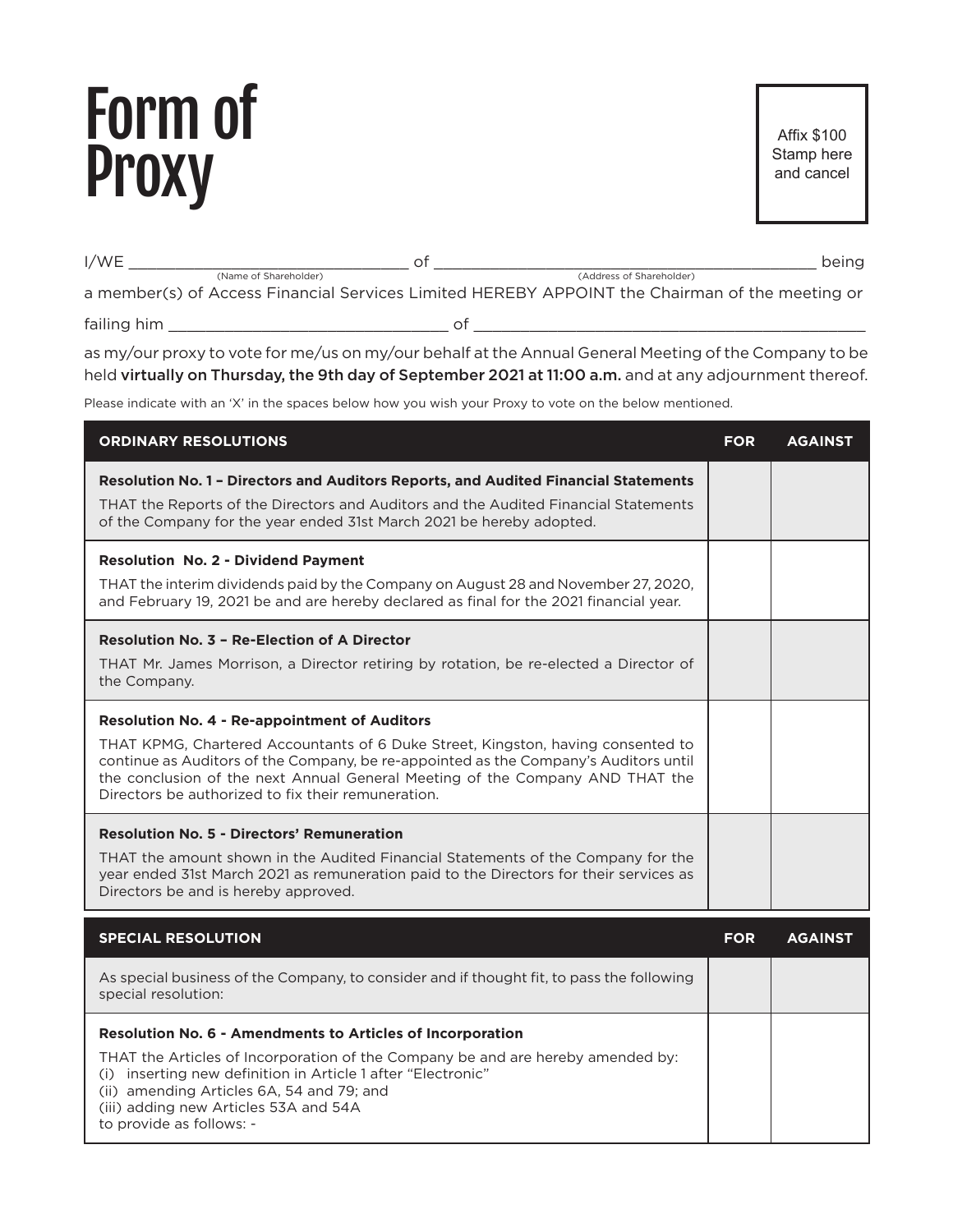| <b>SPECIAL RESOLUTION</b>                                                                                                                                                                                                                                                                                                                                                                                                                                                               | <b>FOR</b> | <b>AGAINST</b> |
|-----------------------------------------------------------------------------------------------------------------------------------------------------------------------------------------------------------------------------------------------------------------------------------------------------------------------------------------------------------------------------------------------------------------------------------------------------------------------------------------|------------|----------------|
| <b>INSERTIONS</b>                                                                                                                                                                                                                                                                                                                                                                                                                                                                       |            |                |
| "Electronic Means" shall include but not limited to technology utilized by facsimile<br>machines, scanning devices, e-mail or mail sent using computer or other similar<br>automated or photographic devices, webcasting, teleconferencing, videoconferencing,<br>live stream or broadcast or a combination of these.                                                                                                                                                                   |            |                |
| 53A. (1) Subject to the approval of a simple majority of the Directors and is so far as<br>permitted by law, the Company may in lieu of holding a physical meeting, convene and<br>hold a meeting of its members as a:                                                                                                                                                                                                                                                                  |            |                |
| (a) hybrid meeting; or                                                                                                                                                                                                                                                                                                                                                                                                                                                                  |            |                |
| (b) virtual meeting,                                                                                                                                                                                                                                                                                                                                                                                                                                                                    |            |                |
| and a hybrid meeting or virtual meeting shall be identified as such in the notice<br>convening such meeting.                                                                                                                                                                                                                                                                                                                                                                            |            |                |
| (2) For the purpose hereof:                                                                                                                                                                                                                                                                                                                                                                                                                                                             |            |                |
| (a) a "hybrid meeting" means a meeting held at one or more physical venue or<br>venues using any technology that gives members and Directors, as a whole<br>(including members and Directors not physically in attendance at any of<br>the venues) a reasonable opportunity to attend the meeting by Electronic<br>Means; and                                                                                                                                                           |            |                |
| (b) a "virtual meeting" means a meeting held primarily by Electronic Means or as<br>define by the Board from time to time which gives members and Directors,<br>a reasonable opportunity to attend the meeting by Electronic Means.                                                                                                                                                                                                                                                     |            |                |
| (c) a "physical meeting" means a meeting held at a physical venue with the<br>members and Directors attending such meeting face to face.                                                                                                                                                                                                                                                                                                                                                |            |                |
| (3) Notwithstanding anything to the contrary in these Articles, the notice of a<br>virtual meeting need not specify a place as a physical location but shall include<br>an electronic or virtual location or details sufficient to facilitate the attendance by<br>members at an electronic or virtual location and such a meeting shall be recorded<br>as held in Jamaica. The notice of a hybrid meeting shall specify a physical location<br>and an electronic or virtual location.  |            |                |
| (4) If the Company holds a hybrid meeting it shall have power to limit the number<br>of persons in attendance at any physical venue to such number as is reasonable in<br>all the circumstances.                                                                                                                                                                                                                                                                                        |            |                |
| (5) Where the Company holds a hybrid meeting or a virtual meeting, the use of<br>Electronic Means for the purpose of enabling members to attend such meetings<br>may be made subject only to such requirements and restrictions as are:                                                                                                                                                                                                                                                 |            |                |
| (a) necessary to ensure the identification of the members of the Company, and<br>the security of the electronic communication; and                                                                                                                                                                                                                                                                                                                                                      |            |                |
| (b) necessary to provide reasonable evidence of the entitlement of any person,<br>who is not a member, to attend such meeting.                                                                                                                                                                                                                                                                                                                                                          |            |                |
| (6) A member who attends a hybrid meeting or a virtual meeting by Electronic<br>Means shall vote by proxy only. Notwithstanding anything to the contrary contained<br>in these Articles, a proxy form may be returned to the Company by fax or other<br>Electronic Means and this shall be deemed as deposited for the purpose of Article<br>73 and valid, provided that the Company is able to identify that the proxy has been<br>duly stamped in accordance with the applicable law. |            |                |
| (7) A member who participates in a general meeting, which is either a hybrid<br>meeting or a virtual meeting, is deemed to be present at the general meeting<br>and shall count to constitute a quorum. Any hybrid meeting or virtual meeting is<br>deemed to have been convened and held in Jamaica and shall be governed by the<br>laws of Jamaica.                                                                                                                                   |            |                |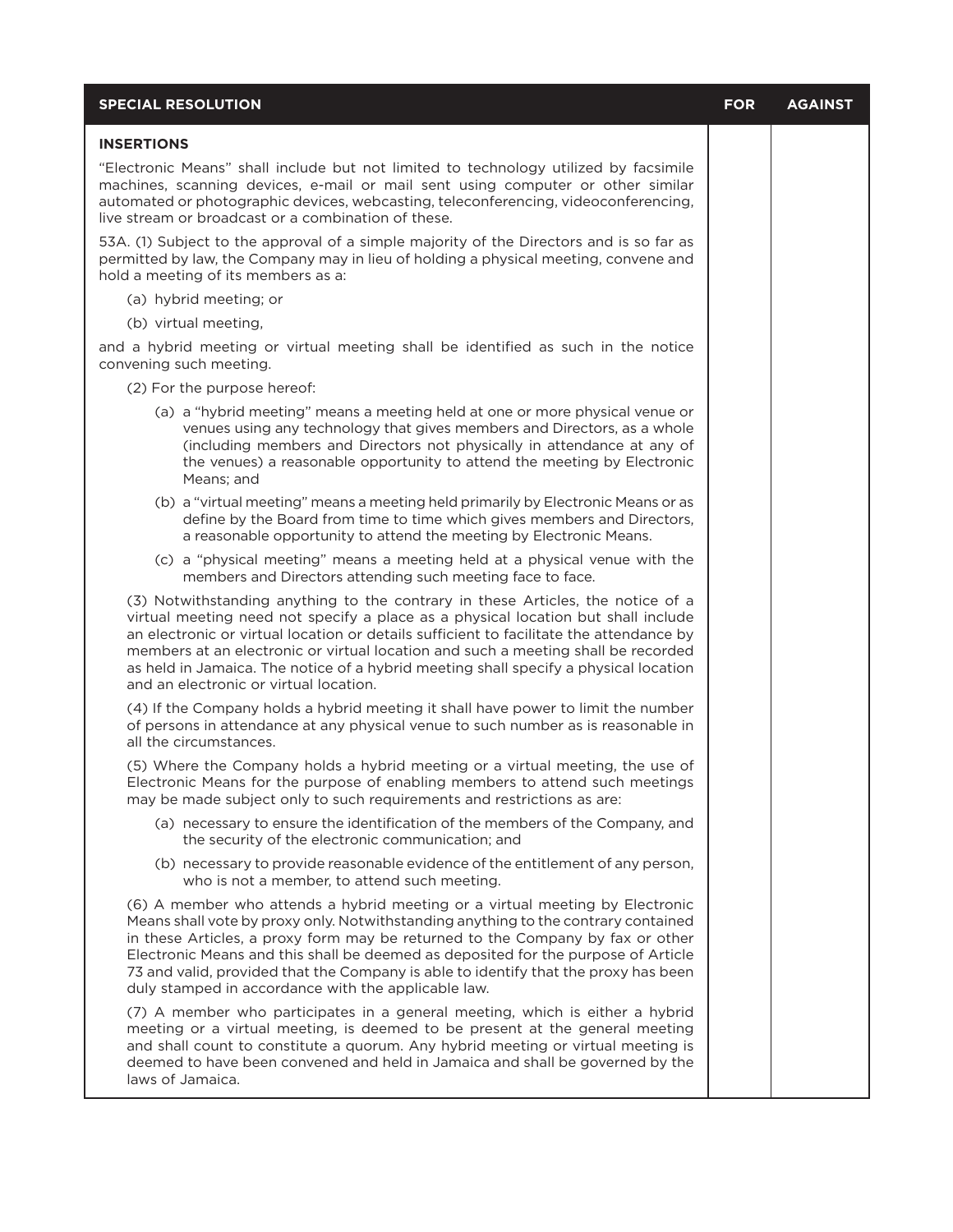| <b>SPECIAL RESOLUTION</b>                                                                                                                                                                                                                                                                                                                                                                                                                                                                                                                                                                                                                                                                                                                                                                                                                                                                                                                                                                             |  | <b>AGAINST</b> |
|-------------------------------------------------------------------------------------------------------------------------------------------------------------------------------------------------------------------------------------------------------------------------------------------------------------------------------------------------------------------------------------------------------------------------------------------------------------------------------------------------------------------------------------------------------------------------------------------------------------------------------------------------------------------------------------------------------------------------------------------------------------------------------------------------------------------------------------------------------------------------------------------------------------------------------------------------------------------------------------------------------|--|----------------|
| (8) Any failure of technology or any failure or inability of a member to attend or<br>remain in a meeting held in accordance with these Articles as a result of a mistake<br>or of events beyond the control of the Company shall not constitute a defect in<br>the calling of such a meeting and shall not invalidate any resolutions passed or<br>proceedings taking place at that meeting provided that a quorum is present at<br>all times.                                                                                                                                                                                                                                                                                                                                                                                                                                                                                                                                                       |  |                |
| 54. An annual general meeting and a meeting called for the passing of a special<br>resolution shall be called by twenty-one (21) days' notice in writing at the least, and a<br>meeting of the Company other than an annual general meeting or a meeting for the<br>passing of a special resolution shall be called by fourteen (14) days' notice in writing<br>at the least. The notice shall be exclusive of the day on which it is served or deemed<br>to be served and of the day for which it is given, and shall specify the place (whether<br>it is a physical meeting, hybrid meeting or virtual meeting), the day and the hour of<br>the meeting and, in case of special business, the general nature of that business, and<br>shall be given in manner hereinafter mentioned or in such other manner, if any as may<br>be prescribed by the Company in general meeting, to such persons as are, under the<br>regulations of the Company, entitled to receive such notices from the Company; |  |                |
| Provided that a meeting of the Company shall, notwithstanding that it is called by<br>shorter notice than that specified in this regulation, be deemed to have been duly<br>called if it is so agreed -                                                                                                                                                                                                                                                                                                                                                                                                                                                                                                                                                                                                                                                                                                                                                                                               |  |                |
| (a) in the case of a meeting called as the annual general meeting by all members<br>entitled to attend and vote thereat: and                                                                                                                                                                                                                                                                                                                                                                                                                                                                                                                                                                                                                                                                                                                                                                                                                                                                          |  |                |
| (b) in the case of any other meeting, by a majority in number of the members<br>having a right to attend and vote at the meeting, being a majority together<br>holding not less than ninety-five per centum (95%) in nominal value of the<br>shares giving that right.                                                                                                                                                                                                                                                                                                                                                                                                                                                                                                                                                                                                                                                                                                                                |  |                |
| 54A. (1) Without prejudice to Article 54, the Company is permitted to provide their<br>shareholders with notice of a meeting and copies of the notice documents by:                                                                                                                                                                                                                                                                                                                                                                                                                                                                                                                                                                                                                                                                                                                                                                                                                                   |  |                |
| (a) personal delivery to the member;                                                                                                                                                                                                                                                                                                                                                                                                                                                                                                                                                                                                                                                                                                                                                                                                                                                                                                                                                                  |  |                |
| (b) prepaid or registered post to such member at his registered address provided<br>to the Company for the giving of notice to him;                                                                                                                                                                                                                                                                                                                                                                                                                                                                                                                                                                                                                                                                                                                                                                                                                                                                   |  |                |
| (c) Electronic Means, including to facsimile transmission number or electronic mail<br>address provided to the Company by the member; or                                                                                                                                                                                                                                                                                                                                                                                                                                                                                                                                                                                                                                                                                                                                                                                                                                                              |  |                |
| (d) posting or uploading the notice and any notice documents via the Company's<br>website and/or such other websites available to the Company from time to<br>time for the dissemination of information.                                                                                                                                                                                                                                                                                                                                                                                                                                                                                                                                                                                                                                                                                                                                                                                              |  |                |
| (2) A notice may be served by the Company upon any member by advertisement in a<br>daily newspaper circulating in Jamaica. Notice published in a daily newspaper shall be<br>deemed to be served on the date of publication.                                                                                                                                                                                                                                                                                                                                                                                                                                                                                                                                                                                                                                                                                                                                                                          |  |                |
| (3) Notice or notice document given to a member by Electronic Means shall be taken to<br>be given twenty-four (24) hours after the notice or notice document was electronically<br>transmitted to the member.                                                                                                                                                                                                                                                                                                                                                                                                                                                                                                                                                                                                                                                                                                                                                                                         |  |                |
| (4) For the purpose hereof a "notice document" includes notices of the General<br>Meetings, resolutions, draft resolutions proposed to be passed, circulars, proxy forms,<br>financials including profit and loss accounts, balance sheets and auditor's reports and<br>any other documents necessary or relevant for the conduct of a General Meeting.                                                                                                                                                                                                                                                                                                                                                                                                                                                                                                                                                                                                                                               |  |                |
| (5) A defect in any electronic notice or failure in case of the electronic delivery system<br>shall not invalidate the notices unless the failure is such as to cause non-delivery or<br>mis-delivery of more than 5% of the notices dispatched.                                                                                                                                                                                                                                                                                                                                                                                                                                                                                                                                                                                                                                                                                                                                                      |  |                |